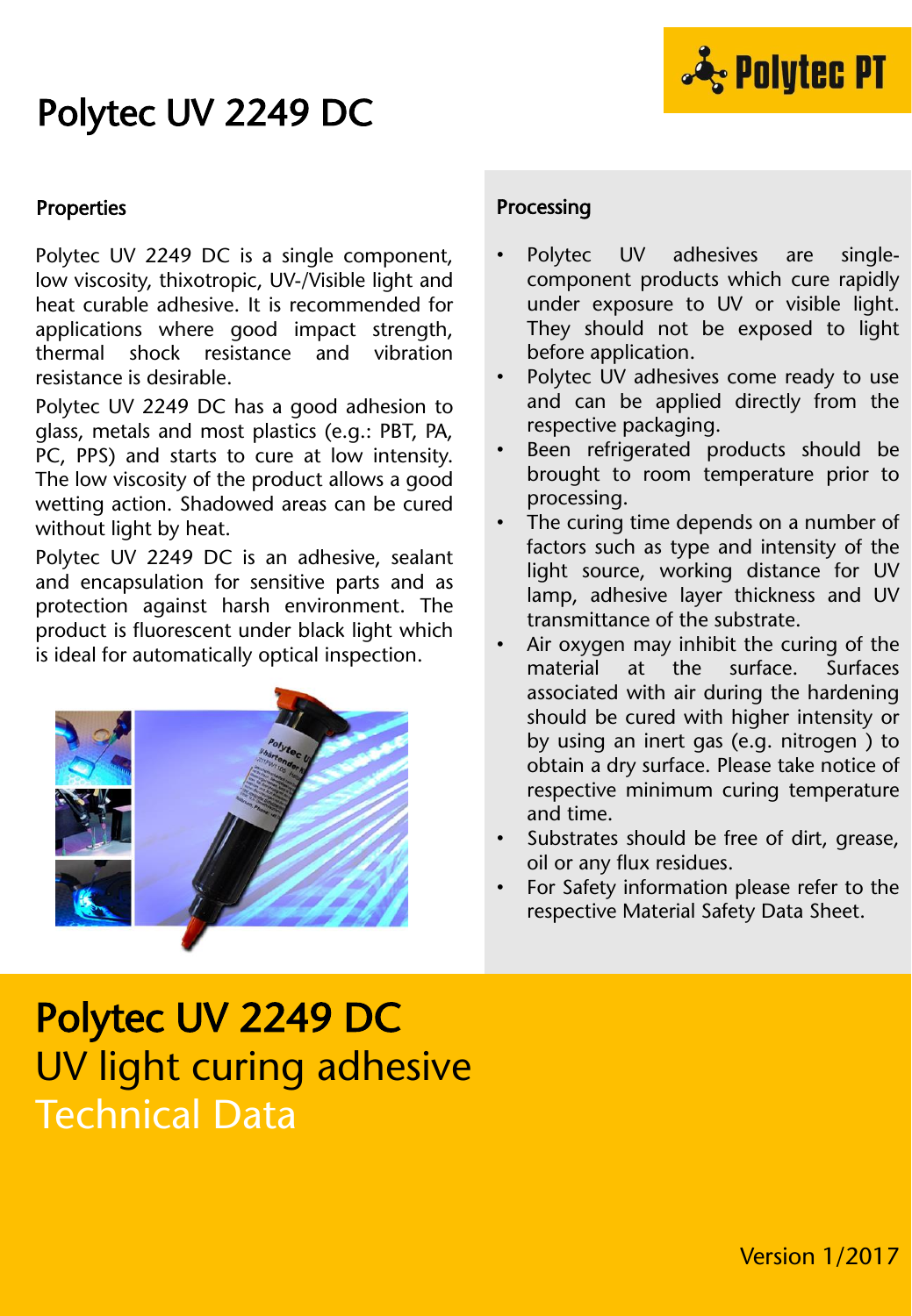### Polytec UV 2249 DC



| Properties in uncured state                 | Method                   | <b>Unit</b>              | <b>Technical Data</b>    |
|---------------------------------------------|--------------------------|--------------------------|--------------------------|
| <b>Chemcical basis</b>                      |                          | -                        | Epoxy                    |
| No. of components                           | $\overline{\phantom{0}}$ | $\overline{\phantom{0}}$ | 1                        |
| Mixing ratio (weight)                       |                          |                          | $\overline{\phantom{a}}$ |
| Mixing ratio (volume)                       | $\overline{\phantom{a}}$ | $\overline{\phantom{a}}$ | $\overline{\phantom{a}}$ |
| Pot life at 23°C                            | <b>TM 702</b>            | h                        | ٠                        |
| Storage Stability at 7-23°C                 | <b>TM 701</b>            | <b>Months</b>            | 6                        |
| Consistency                                 | <b>TM 101</b>            | $\overline{\phantom{a}}$ | Liquid / gelatinous      |
| Density Mix                                 | TM 201.2                 | q/cm <sup>3</sup>        | 1.05                     |
| Density A-Part                              | <b>TM 201</b>            | q/cm <sup>3</sup>        | $\overline{\phantom{a}}$ |
| Density B-Part                              | <b>TM 201</b>            | q/cm <sup>3</sup>        | $\overline{\phantom{a}}$ |
| Viscosity Mix 400 s <sup>-1</sup> at 23°C   | <b>TM 202</b>            | mPa·s                    | 1 500                    |
| Viscosity A-Part 84 s <sup>-1</sup> at 23°C | <b>TM 202</b>            | mPa·s                    | $\overline{\phantom{a}}$ |
| Viscosity B-Part 84 s <sup>-1</sup> at 23°C | <b>TM 202</b>            | mPa·s                    | $\overline{\phantom{a}}$ |

| Properties in cured* state                                 | Method           | <b>Unit</b>              | <b>Technical Data</b>    |
|------------------------------------------------------------|------------------|--------------------------|--------------------------|
| Color                                                      | <b>TM 101</b>    |                          | Yellowish                |
| Hardness (Shore D after UV- / thermal curing)              | DIN EN ISO 868   | $\overline{\phantom{0}}$ | 81                       |
| Temperature resistance continuous                          | <b>TM 302</b>    | $^{\circ}$ C             | $-40/ +150$              |
| Temperature resistance short term                          | <b>TM 302</b>    | $^{\circ}$ C             | $\overline{\phantom{a}}$ |
| <b>Degradation Temperature</b>                             | <b>TM 302</b>    | $^{\circ}$ C             | $\overline{\phantom{a}}$ |
| Glass Transition Temperature $(T_q)$                       | <b>TM 501</b>    | $^{\circ}$ C             | $\overline{\phantom{a}}$ |
| Coefficient of thermal expansion ( $\langle T_{q} \rangle$ | ISO 11359-2      | ppm                      | $\overline{\phantom{a}}$ |
| Coefficient of thermal expansion ( $\overline{Z}_q$ )      | ISO 11359-2      | ppm                      | $\overline{\phantom{a}}$ |
| <b>Elasticity modulus</b>                                  | <b>DIN 53455</b> | N/mm <sup>2</sup>        | $\overline{\phantom{a}}$ |
| Tensile Strength                                           | <b>DIN 53455</b> | N/mm <sup>2</sup>        | $\overline{\phantom{a}}$ |
| Lap shear strength                                         | <b>DIN 53283</b> | N/mm <sup>2</sup>        | $\overline{\phantom{a}}$ |
| Elongation at break                                        | <b>DIN 53455</b> | $\%$                     | $\overline{\phantom{a}}$ |
| Water absorption (wt% @85°C, 24h)                          |                  | $\%$                     | 0.7                      |
| Weight loss outgassing (@150°C, 24h)                       |                  | $\%$                     | 0.2                      |

\*The above data has been determined with samples cured by UV-light. Please notice, by varying the curing temperature these properties can be influenced to some extend.